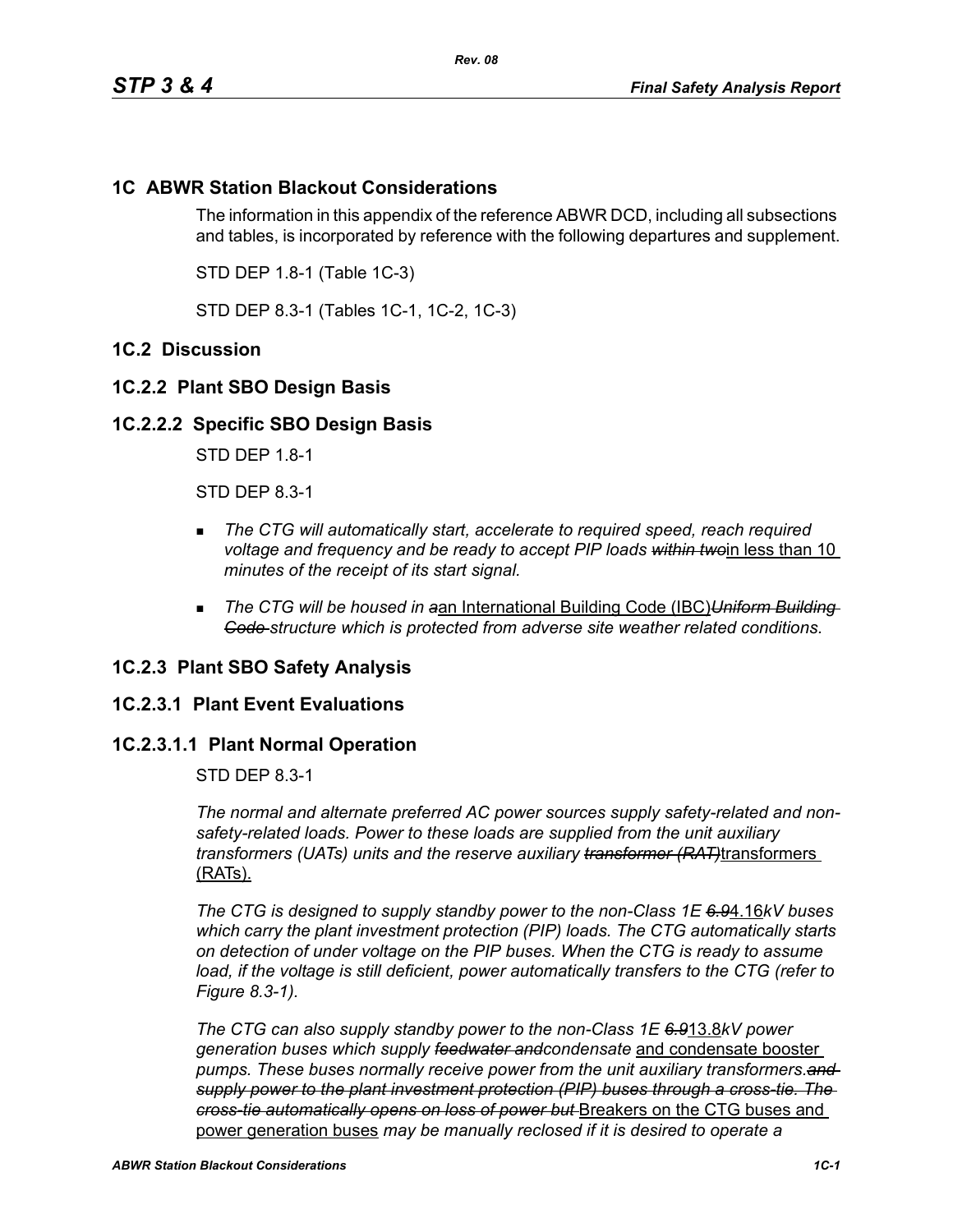*condensate* and condensate booster *pump from the combustion turbine generator or the reserve auxiliary transformer.which are connectable to the PIP buses This arrangement allows the powering of load groups of non-Class 1E equipment in addition to the Class 1E divisions which may be used to supply water to the reactor vessel (refer to Figure 8.3-1).*

## **1C.2.3.1.3 SBO Events**

STD DEP 8.3-1

*The CTG is the AC power source during an SBO event. The CTG can supply 6.9*4.16*kV Class 1E buses through the realignment of pre-selected breakers during SBO events. The CTG will reach operational speed and voltage in 2* less than 10 *minutes and will be available for bus connection within 10 minutes. Upon a LOPP, the CTG is automatically started and configured to non-safety-related PIP loads. Plant operators using appropriate procedures will reconfigure any of the 6.9*4.16 *kV Class 1E buses to accept CTG power. Refer to Tier 2 Subsections 8.3.1.1.7 and 9.5.11.*

## **1C.2.3.2 Alternative AC Power Source Evaluation**

#### STD DEP 8.3-1

*The alternate AC power source (1) is a combustion turbine generator, (2) is provided with an immediate fuel supply that is separate from the fuel supply for other onsite emergency AC power systems, (3) fuel will be sampled and analyzed consistent with applicable standards, (4) is capable of operating during and after a station blackout without any AC support systems powered from the preferred power supply or the blacked-out units Class 1E power sources (5) is designed to power all of the PIP and/or Class 1E shutdown loads necessary within 10 minutes of the onset of the station blackout, such that the plant is capable of maintaining core cooling and containment integrity (6) will be protected from design basis weather events (except seismic and tornado missiles) to the extent that there will be no common mode*  failures between offsite preferred sources and the combustion turbine generator *power source, (7) will be subject to quality assurance guidelines commensurate with its importance to SBO, (8) will have sufficient capacity and capability to supply one division* two divisions *of Class 1E loads, (9) will have sufficient capacity and capability to supply the required non-Class 1E loads used for a safe shutdown, (10) will undergo factory testing to demonstrate its ability to reliably start, accelerate to required speed and voltage and supply power within two*in less than 10 *minutes, (11) will not normally supply power to nuclear safety-related equipment except under specific conditions, (12) will not be a single point single failure detriment to onsite emergency AC power sources, and (13) will be subject to site acceptance testing; periodic preventative maintenance, inspection, testing; operational reliability assurance program goals.*

# **1C.4 COL License Information**

# **1C.4.1 Station Blackout Procedures**

The following site-specific supplement addresses COL License Information Item 1.13.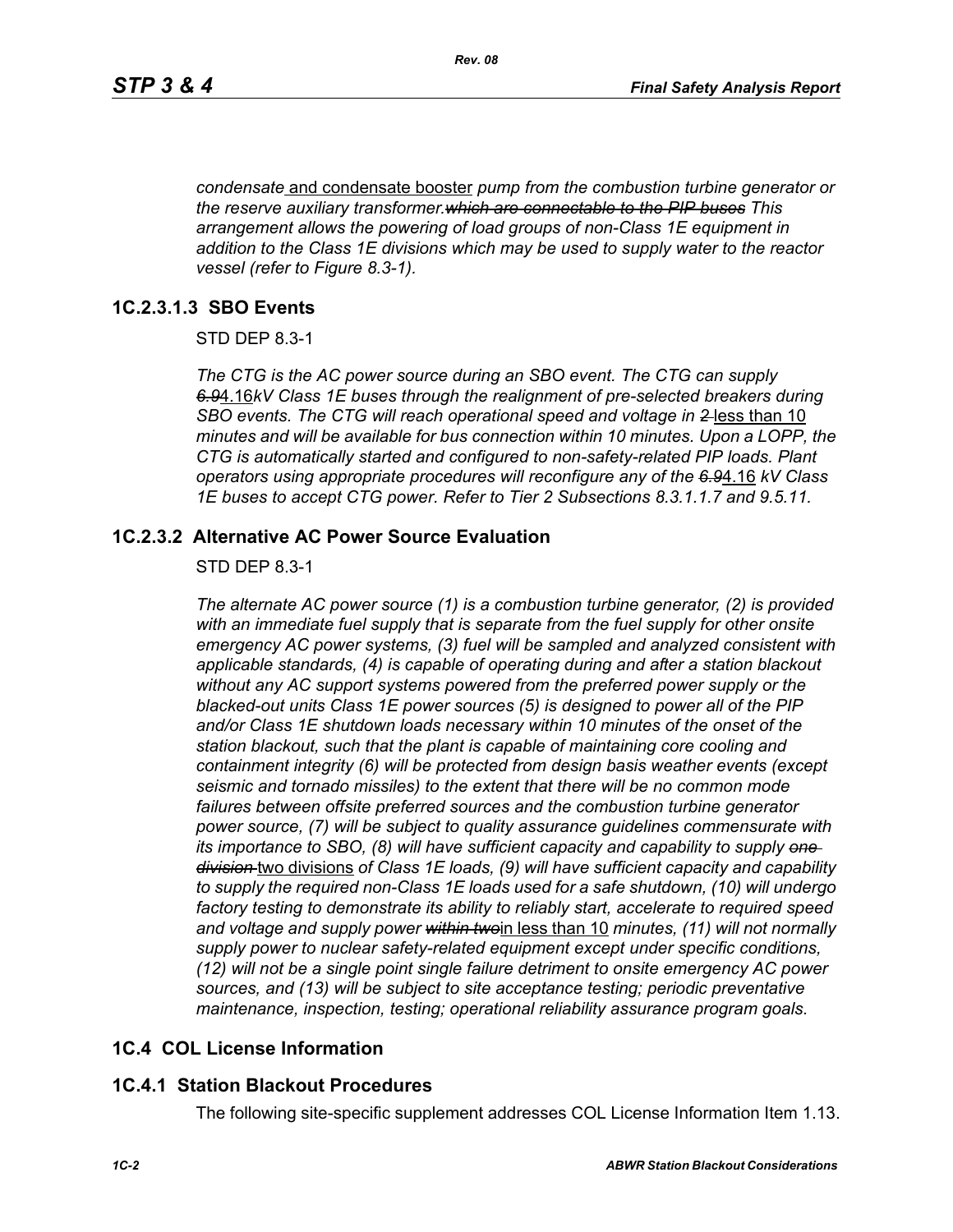The station blackout procedure(s) will be developed consistent with the plant operating procedure development plan in Section 13.5. (COM 1C-1)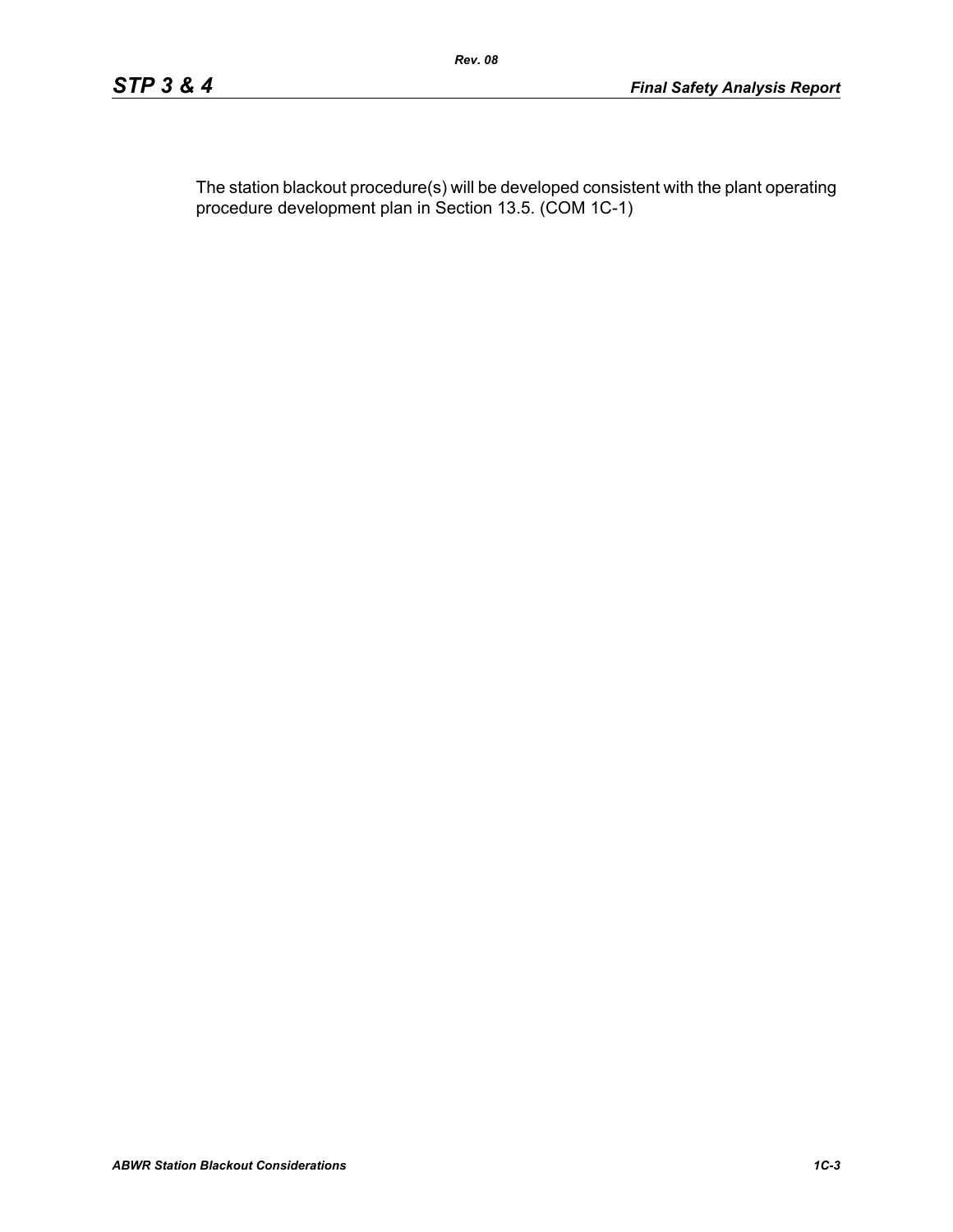| <b>Requirements</b>                                                                                                                                                                                                                                                                            | Compliance                                                                                                                                                                                                                                                                                                                                                                                                                                                                                                                                                                                                                                                                                                                                                                                                  |
|------------------------------------------------------------------------------------------------------------------------------------------------------------------------------------------------------------------------------------------------------------------------------------------------|-------------------------------------------------------------------------------------------------------------------------------------------------------------------------------------------------------------------------------------------------------------------------------------------------------------------------------------------------------------------------------------------------------------------------------------------------------------------------------------------------------------------------------------------------------------------------------------------------------------------------------------------------------------------------------------------------------------------------------------------------------------------------------------------------------------|
| 10CFR50-63 Loss of all alternating current power.                                                                                                                                                                                                                                              |                                                                                                                                                                                                                                                                                                                                                                                                                                                                                                                                                                                                                                                                                                                                                                                                             |
| 50.63 Loss of all alternating current power.                                                                                                                                                                                                                                                   |                                                                                                                                                                                                                                                                                                                                                                                                                                                                                                                                                                                                                                                                                                                                                                                                             |
| (a) Requirements<br>(1) Each light-water-cooled nuclear power plant licensed to operate must be<br>able to withstand for a specified duration and recover from a station<br>blackout as defined in § 50.2. The specified station blackout duration shall<br>be based on the following factors: | The ABWR design will utilize an alternate AC (AAC) power source to<br>mitigate and recover from station blackout events (defined in 50.2).<br>The AAC power source will be a combustion turbine generator<br>(CTG). The CTG will be totally independent from offsite preferred<br>and onsite Class 1E sources. A ten (10) minute interval is used as<br>the ABWR design basis for the SBO event duration. The AAC power<br>source provides a diverse power source to the plant.                                                                                                                                                                                                                                                                                                                             |
| (i) The redundancy of the onsite emergency AC power sources                                                                                                                                                                                                                                    | The ABWR design CTG will have sufficient capacity and capabilities<br>to power the necessary reactor core coolant, control and protective<br>systems including station battery and other auxiliary support loads<br>needed to bring the plant to a safe and orderly shutdown condition<br>(defined in 50.2). The CTG supplied will be rated at a minimum of<br>9minimum of 20 MWe and be capable of accepting shutdown loads<br>within 10 minutes.<br>The current plant onsite emergency power sources include three (3)<br>independent and redundant DG divisions which are designed to<br>supply approximately 57.2 MWe within 1 minute.<br>Additionally, the plant has been designed to accommodate AC<br>power source losses for a period up to 8 hours. The AAC limits the<br>SBO event to 10 minutes. |

*1C-4*

*Rev. 08*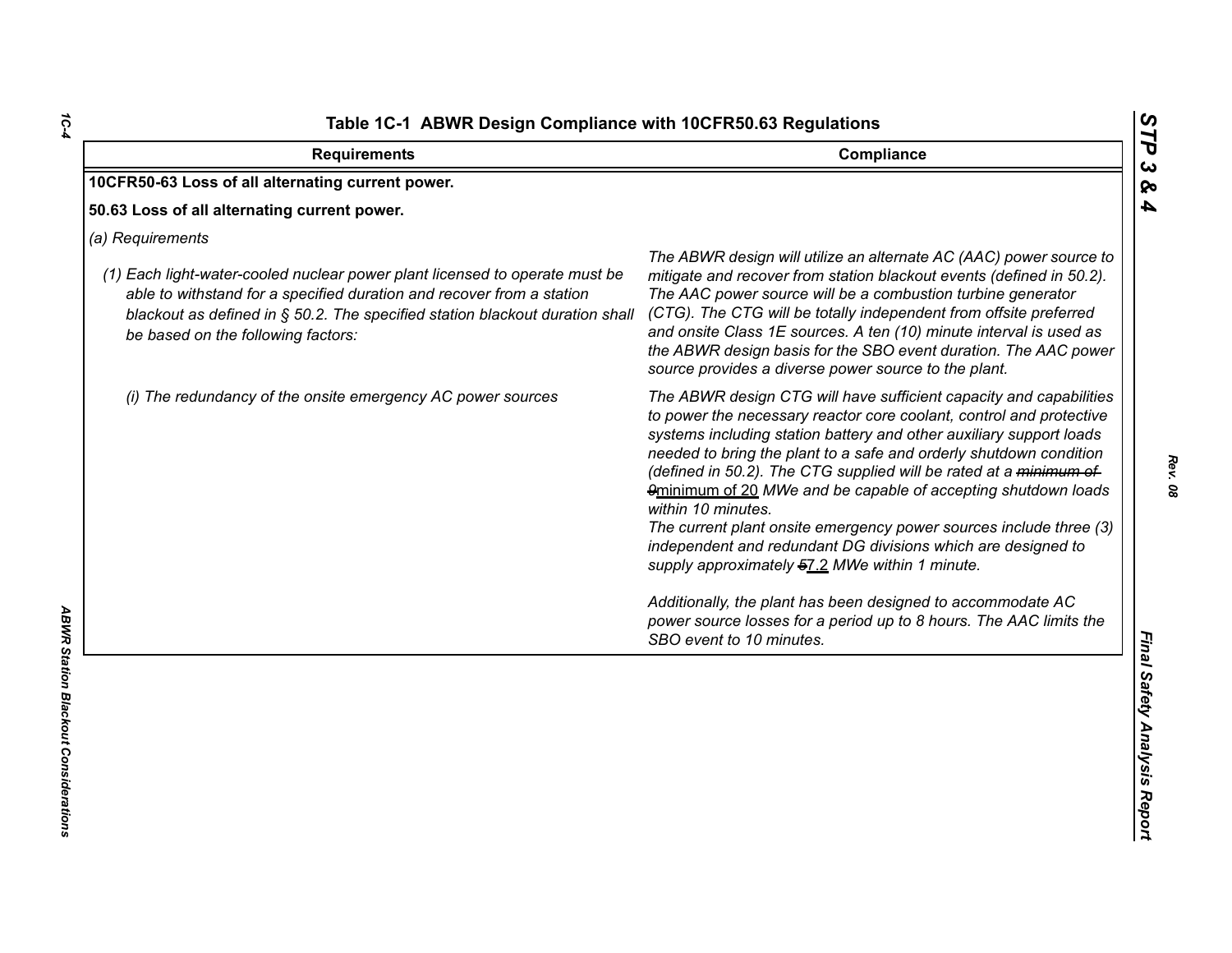**ABWR Station Blackout Considerations** 

|  |  | <b>Fable 1C-1 ABWR Design Compliance with 10CFR50.63 Regulations (Continued)</b> |  |  |  |
|--|--|----------------------------------------------------------------------------------|--|--|--|
|--|--|----------------------------------------------------------------------------------|--|--|--|

| <b>Requirements</b>                                                                                                                                                                                                                                                                                                                                                                                | Compliance                                                                                                                                                                                                                                                                                                                                                                                                                                                                                                                                                                                                                                                                                          | ТP                           |
|----------------------------------------------------------------------------------------------------------------------------------------------------------------------------------------------------------------------------------------------------------------------------------------------------------------------------------------------------------------------------------------------------|-----------------------------------------------------------------------------------------------------------------------------------------------------------------------------------------------------------------------------------------------------------------------------------------------------------------------------------------------------------------------------------------------------------------------------------------------------------------------------------------------------------------------------------------------------------------------------------------------------------------------------------------------------------------------------------------------------|------------------------------|
| (b) Limitation of scope<br>(c) Implementation<br>(1) Information Submittal. For each light-water-cooled nuclear power plant<br>licensed to operate after the effective date of this amendment, the<br>licensee shall submit the information defined below to the Director by 270<br>days after the date of license issuance:<br>(i) A proposed station blackout duration to be used in determining | In addition to the discussion under (a) above, the following is noted.<br>The ABWR design SBO duration time considerations are consistent<br>with RG1.155 and NUMARC-87-00. Upon loss of offsite power<br>(LOPP) and upon the subsequent loss of all on site AC emergency<br>power sources (three independent and redundant DGs), the CTG<br>can be manually connected to any one of the three safety-related<br>(Class 1E) buses by closing two circuit breakers. The alternative AC<br>(AC) power source will automatically start, and within 2-in less than<br>10 minutes be up to required speed and voltage. It will then<br>automatically connect to selected PIP buses (non-Class 1E) loads. | ట<br>ବ<br>$\boldsymbol{4}$   |
| compliance with paragraph (a) of this section, including a justification<br>for the selection based on the four factors identified in paragraph (a) of<br>this section                                                                                                                                                                                                                             | During the first 10 minutes, the reactor will have automatically<br>tripped, the main steam isolation valves (MSIVs) closed, and the<br>RCIC actuated.<br>The RCIC system will automatically control reactor coolant level.<br>Any necessary relief valve operation will also be automatic.<br>Within the 10 minute SBO interval, none of the above actions will<br>require AC power or manual operator actions.<br>The reconfiguration of the CTG to pick up the Class 1E buses will<br>require manual closure of two circuit breakers from the control room.<br>Upon restoration of power to the safety bus(es), the remaining safe<br>shutdown loads will be energized.                          |                              |
|                                                                                                                                                                                                                                                                                                                                                                                                    |                                                                                                                                                                                                                                                                                                                                                                                                                                                                                                                                                                                                                                                                                                     | Final Safety Analysis Report |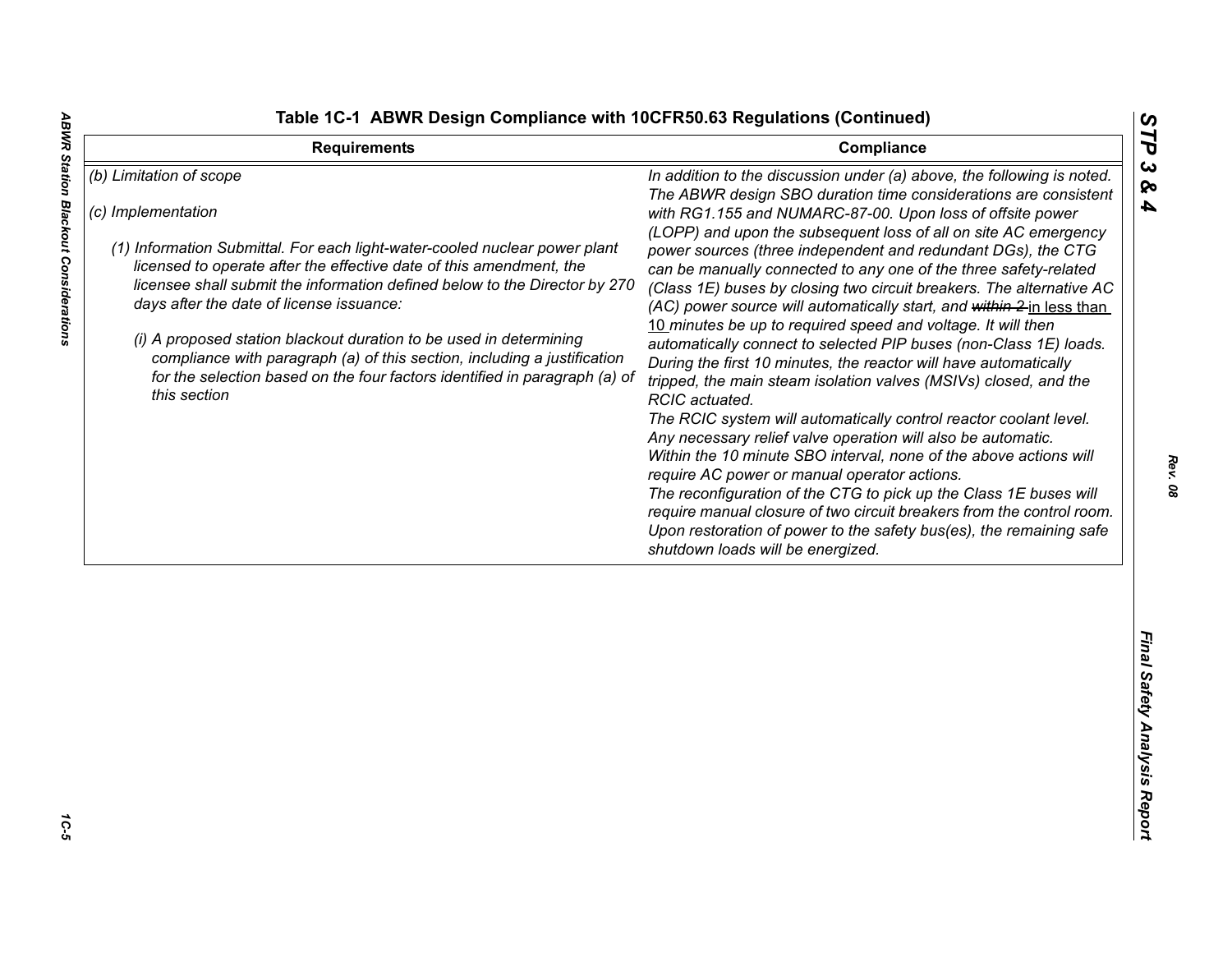| <b>Requirements</b>                                                                                                                                                                                                                                                                                                                                                                                                                                                                                                                                                                                                                                                                                                                                                                                                                                                                  | STP<br>Compliance                                                                                                                                                                                                                                                                                                                                                                                                                                                                                                                                |
|--------------------------------------------------------------------------------------------------------------------------------------------------------------------------------------------------------------------------------------------------------------------------------------------------------------------------------------------------------------------------------------------------------------------------------------------------------------------------------------------------------------------------------------------------------------------------------------------------------------------------------------------------------------------------------------------------------------------------------------------------------------------------------------------------------------------------------------------------------------------------------------|--------------------------------------------------------------------------------------------------------------------------------------------------------------------------------------------------------------------------------------------------------------------------------------------------------------------------------------------------------------------------------------------------------------------------------------------------------------------------------------------------------------------------------------------------|
| (2) Alternate AC source: The alternate AC power source(s), as defined in § 50.2,<br>will constitute acceptable capability to withstand station blackout provided an<br>analysis is performed which demonstrates that the plant has this capability<br>from onset of the station blackout until the alternate AC source(s) and<br>required shutdown equipment are started and lined up to operate. The time<br>required for startup and alignment of the alternate AC power source(s) and<br>this equipment shall be demonstrated by test. Alternate AC source(s) serving<br>a multiple unit site where onsite emergency AC source are not shared<br>between units must have, as a minimum, the capacity and capability for<br>coping with a station blackout in any of the units. At sites where onsite<br>emergency AC sources are shared between units, the alternate AC source(s) | $\boldsymbol{\omega}$<br>The ABWR CTG will be automatically initiated upon the loss of<br>ଚ୍ଚ<br>power to the PIP buses. The CTG will achieve required speed and<br>4<br>voltage within 2in less than 10 minutes. The CTG will be manually<br>connected to safe shutdown buses within 10 minutes. These<br>equipment capabilities will be demonstrated 1) by the manufacturer's<br>component tests, 2) by the CTG initial startup tests and 3)<br>periodically by the COL applicant as part of his operational reliability<br>assurance program. |
|                                                                                                                                                                                                                                                                                                                                                                                                                                                                                                                                                                                                                                                                                                                                                                                                                                                                                      | The ABWR design is a single unit plant arrangement design.<br>On site emergency AC sources are not shared between units.                                                                                                                                                                                                                                                                                                                                                                                                                         |
| must have the capacity and capability as required to ensure that all units can<br>be brought to and maintained in safe shutdown (non-DBA) as defined in $\S$<br>50.2. If the alternate AC source(s) meets the above requirements and can be<br>demonstrated by test to be available to power the shutdown buses within 10<br>minutes of the onset of station blackout, then no coping analysis is required.                                                                                                                                                                                                                                                                                                                                                                                                                                                                          | The CTG AAC source is available to power shutdown loads within 10<br>minutes as described above. Therefore, no coping analysis is<br>required. In addition, the ABWR is designed with an 8-hour battery to<br>accommodate station blackout without the need for AC power. Also,<br>the three independent emergency diesel generator systems will<br>accommodate one DG out of service, plus a single failure, with the<br>remaining DG capable of bringing the plant to safe shutdown.                                                           |
|                                                                                                                                                                                                                                                                                                                                                                                                                                                                                                                                                                                                                                                                                                                                                                                                                                                                                      |                                                                                                                                                                                                                                                                                                                                                                                                                                                                                                                                                  |
|                                                                                                                                                                                                                                                                                                                                                                                                                                                                                                                                                                                                                                                                                                                                                                                                                                                                                      |                                                                                                                                                                                                                                                                                                                                                                                                                                                                                                                                                  |
|                                                                                                                                                                                                                                                                                                                                                                                                                                                                                                                                                                                                                                                                                                                                                                                                                                                                                      | Final Safety Analysis Report                                                                                                                                                                                                                                                                                                                                                                                                                                                                                                                     |
|                                                                                                                                                                                                                                                                                                                                                                                                                                                                                                                                                                                                                                                                                                                                                                                                                                                                                      |                                                                                                                                                                                                                                                                                                                                                                                                                                                                                                                                                  |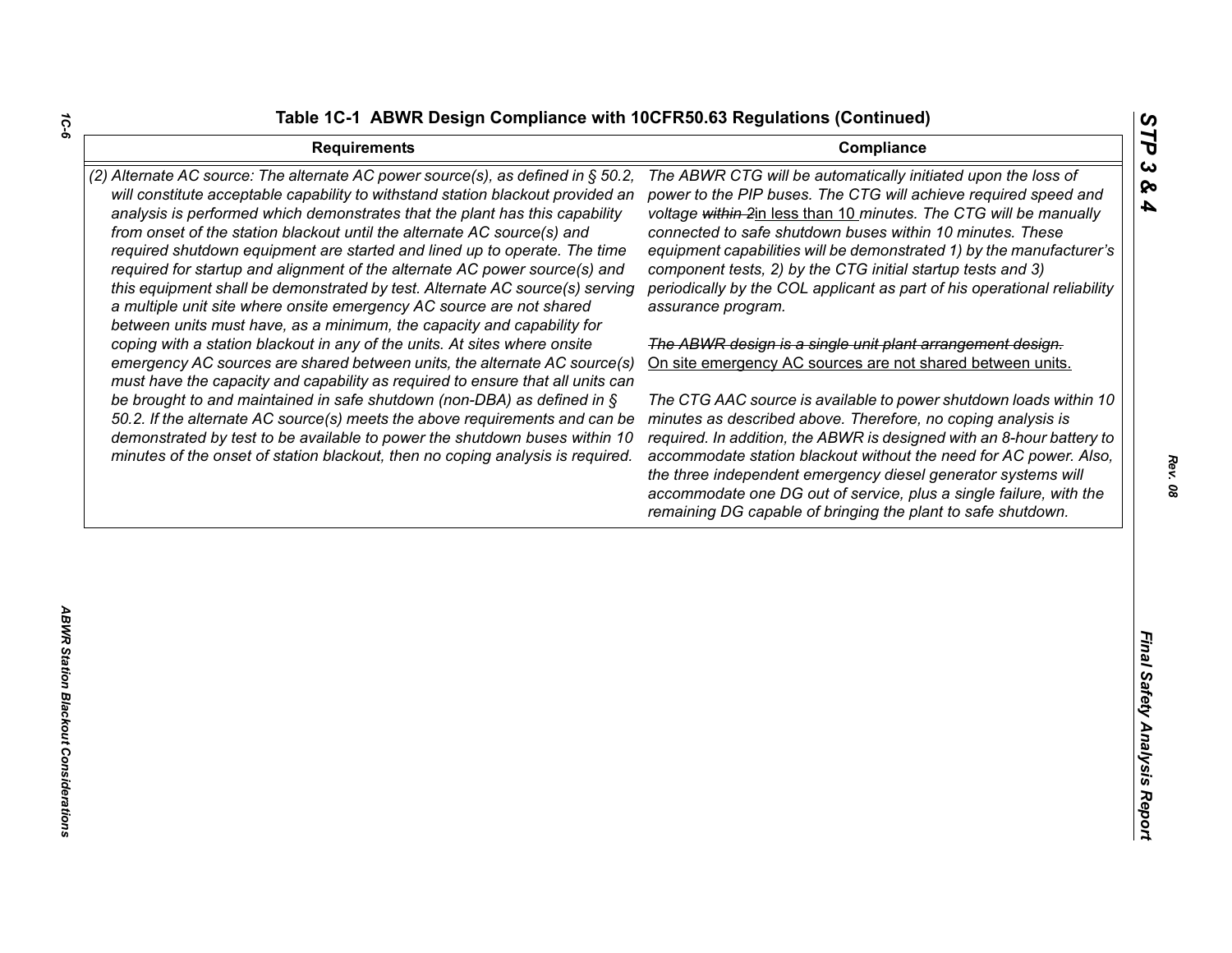| Table 1C-2 ABWR Design Compliance with RG 1.155                                                                                                                                                                                                                                                                                                                                                                                                                |                                                                                                                                                                                                                                                                                                                                                                                                                                                                                                                                     |
|----------------------------------------------------------------------------------------------------------------------------------------------------------------------------------------------------------------------------------------------------------------------------------------------------------------------------------------------------------------------------------------------------------------------------------------------------------------|-------------------------------------------------------------------------------------------------------------------------------------------------------------------------------------------------------------------------------------------------------------------------------------------------------------------------------------------------------------------------------------------------------------------------------------------------------------------------------------------------------------------------------------|
| <b>Requirements</b>                                                                                                                                                                                                                                                                                                                                                                                                                                            | Compliance                                                                                                                                                                                                                                                                                                                                                                                                                                                                                                                          |
| <b>Regulatory Guide 1.155-Station Blackout</b>                                                                                                                                                                                                                                                                                                                                                                                                                 |                                                                                                                                                                                                                                                                                                                                                                                                                                                                                                                                     |
| <b>Regulatory Position</b>                                                                                                                                                                                                                                                                                                                                                                                                                                     |                                                                                                                                                                                                                                                                                                                                                                                                                                                                                                                                     |
| 3.3.5 If an AAC power source is selected specifically for satisfying the<br>requirements for station blackout, the design should meet the following criteria:<br>1. The AAC power source should not normally be directly connected to the<br>preferred or the blacked-out unit's onsite emergency AC power system.                                                                                                                                             | The ABWR AAC power source is not normally connected to the<br>preferred or the onsite emergency AC power system. TwoAt least<br>two open circuit breakers-one Class 1E and the etherothers non-<br>Class 1E- separate the CTG from the safety-related emergency<br>buses.<br>The AAC power source is also not normally connected to any of the<br>preferred AC power sources or their associated non-safety-related<br>buses. AAt least two non-Class 1E circuit breaker-<br>separatesbreakers separate the CTG from the PIP buses. |
| 3. The AAC power source should be available in a timely manner after the<br>onset of station blackout and have provisions to be manually connected to<br>one or all of the redundant safety buses as required. The time required for<br>making this equipment available should not be more than 1 hour as<br>demonstrated by test. If the AAC power source can be demonstrated by<br>test to be available to power the shutdown buses within 10 minutes of the | The ABWR AAC design power source will be automatically started<br>and reach rated speed and voltage and be available to supply PIP<br>loads within 2in less than 10 minutes, and safety-related loads within<br>10 minutes for any loss of preferred offsite power sources (LOPP).<br>The design has provisions to assure the timely manual<br>interconnection between the AAC (CTG) and any one or more of the                                                                                                                     |
| onset of station blackout, no coping analysis is required.                                                                                                                                                                                                                                                                                                                                                                                                     | safety-related shutdown buses.                                                                                                                                                                                                                                                                                                                                                                                                                                                                                                      |
|                                                                                                                                                                                                                                                                                                                                                                                                                                                                | The ABWR AAC design will be demonstrated by test to show that it<br>can be connected to safety-related buses within 10 minutes.<br>Therefore, no coping analysis is required.                                                                                                                                                                                                                                                                                                                                                       |
| 4. The AAC power source should have sufficient capacity to operate the<br>systems necessary for coping with a station blackout for the time required<br>to bring and maintain the plant in safe shutdown.                                                                                                                                                                                                                                                      | The ABWR AAC power source is rated at least at 920 MWe, which is<br>more than sufficient capacity to operate the necessary safe<br>shutdown loads which are less than 57.2 MWe.                                                                                                                                                                                                                                                                                                                                                     |

*STP 3 & 4*

10-7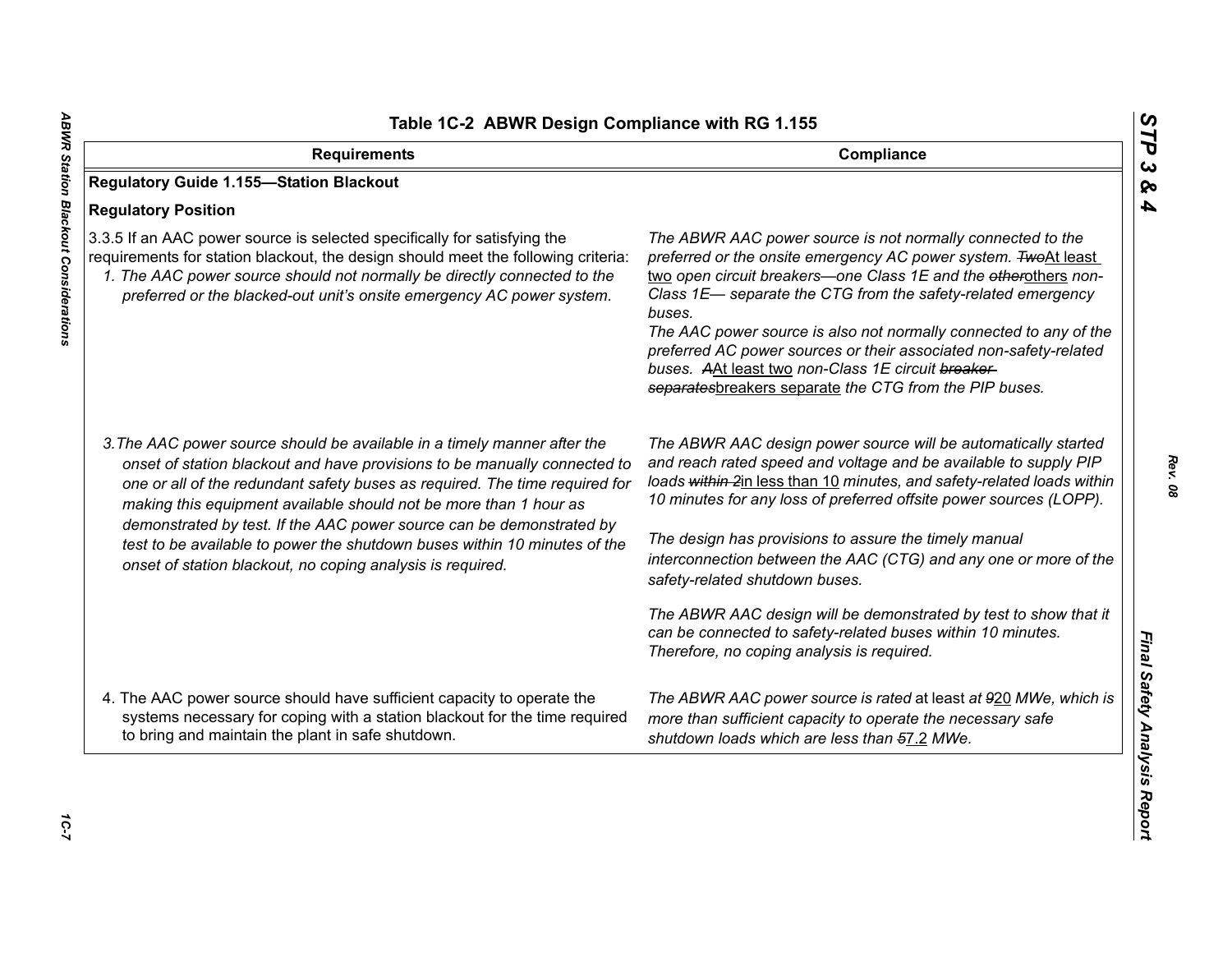| Compliance<br><b>Requirements</b><br><b>Appendix B - Guidance Regarding Systems/Components</b><br><b>Alternate AC Sources</b><br><b>ABWR AAC Power Source</b><br>Required if connected to Class 1E buses.<br>Independence<br>TwoAt least two breakers separate the onsite emergency power<br>buses from the CTG. One breaker is Class 1E and the breaker<br>from Existing<br>Separation to be provided by 2 circuit breakers<br>Safety-Related<br>in series (1 Class 1E at the Class 1E bus and 1<br>closest to the CTG is non-Class 1E (see Figure 8.3-1).<br>non-Class 1E).<br>Systems |  |
|------------------------------------------------------------------------------------------------------------------------------------------------------------------------------------------------------------------------------------------------------------------------------------------------------------------------------------------------------------------------------------------------------------------------------------------------------------------------------------------------------------------------------------------------------------------------------------------|--|
|                                                                                                                                                                                                                                                                                                                                                                                                                                                                                                                                                                                          |  |
|                                                                                                                                                                                                                                                                                                                                                                                                                                                                                                                                                                                          |  |
|                                                                                                                                                                                                                                                                                                                                                                                                                                                                                                                                                                                          |  |
|                                                                                                                                                                                                                                                                                                                                                                                                                                                                                                                                                                                          |  |
| Water Source (Existing Condensate Storage SBO Recovery with AAC Power Source<br><b>Tank or Alternate)</b><br><b>Instrument Air (Compressed Air System)</b>                                                                                                                                                                                                                                                                                                                                                                                                                               |  |

*STP 3 & 4*

*Rev. 08*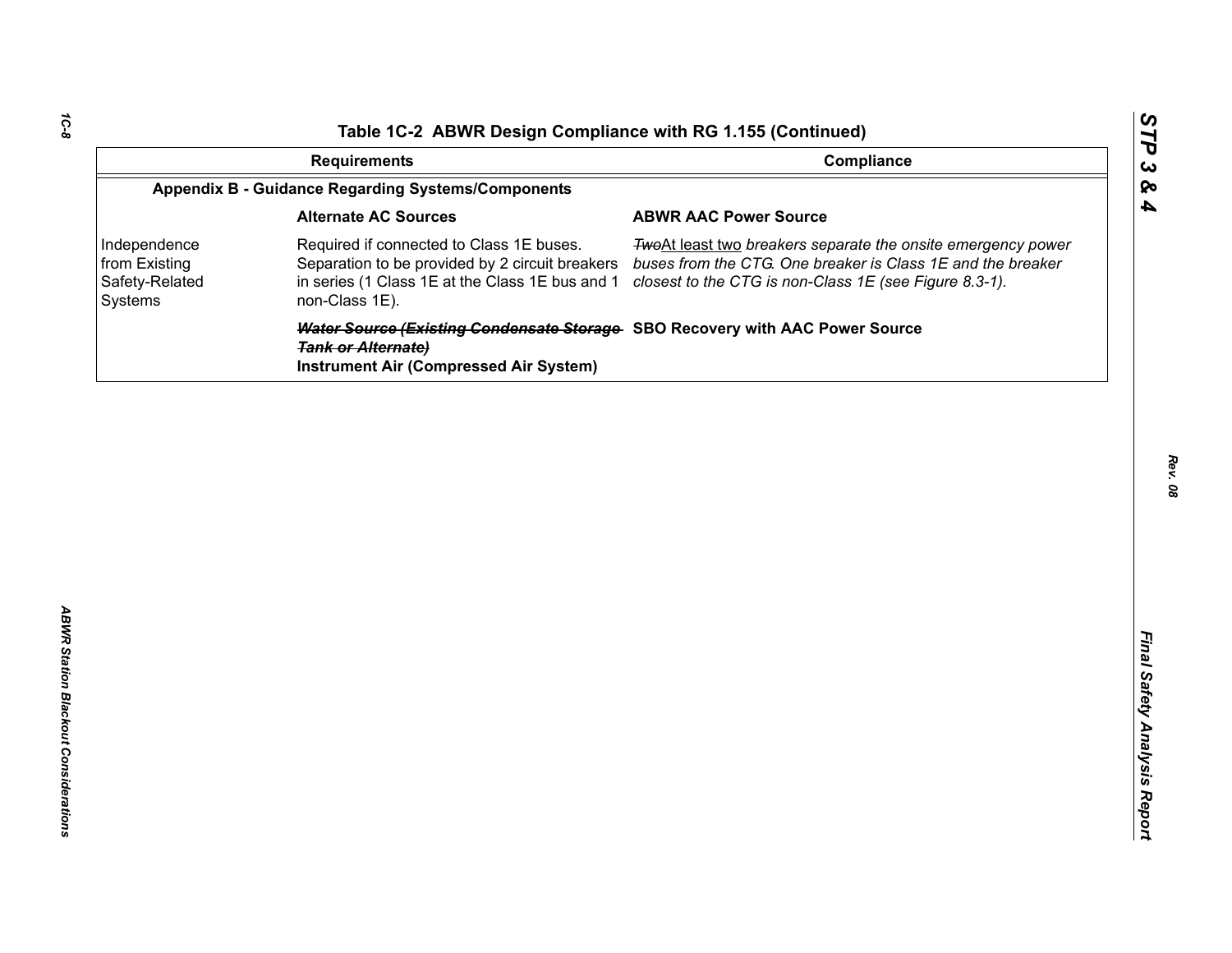| <b>Requirements</b>                                                                                                                                                                                                                                                                                                                                                                                                                                                                                                                                                                 | Compliance                                                                                                                                                                                                                                                                                                                                                                                                                                                                                                                                                                                                                                                                                                                                                                                                                                                                                          |  |
|-------------------------------------------------------------------------------------------------------------------------------------------------------------------------------------------------------------------------------------------------------------------------------------------------------------------------------------------------------------------------------------------------------------------------------------------------------------------------------------------------------------------------------------------------------------------------------------|-----------------------------------------------------------------------------------------------------------------------------------------------------------------------------------------------------------------------------------------------------------------------------------------------------------------------------------------------------------------------------------------------------------------------------------------------------------------------------------------------------------------------------------------------------------------------------------------------------------------------------------------------------------------------------------------------------------------------------------------------------------------------------------------------------------------------------------------------------------------------------------------------------|--|
| <b>Appendix A - Definitions</b>                                                                                                                                                                                                                                                                                                                                                                                                                                                                                                                                                     |                                                                                                                                                                                                                                                                                                                                                                                                                                                                                                                                                                                                                                                                                                                                                                                                                                                                                                     |  |
| ALTERNATE AC POWER SOURCE. An alternating current (AC) power source<br>that is available to and located at or nearby a nuclear power plant and meets the<br>following requirements:<br>(i) Is connectable to but not normally connected to the preferred or onsite<br>emergency AC power systems                                                                                                                                                                                                                                                                                    | (i) The design is connectable to (but not normally connected to) the<br>preferred or onsite emergency AC power sources. At least two<br>Two-normally open breakers separate the AAC CTG from the<br>safety-related onsite emergency power buses. A singleNon-Class<br>1E normally open breaker separatesbreakers separate the AAC<br>CTG from the non-safety-related PIP buses (preferred power)<br>(see Figure 8.3-1).                                                                                                                                                                                                                                                                                                                                                                                                                                                                             |  |
| (ii) Has minimal potential for common cause failure with offsite power or the<br>onsite AC power sources<br>(iii) Is available in a timely manner after the onset of station blackout<br>(iv) Has sufficient capacity and reliability for operation of all systems necessary<br>for coping with a station blackout and for the time required to bring and<br>maintain the plant in safe shutdown (Hot Shutdown or Hot Standby, as<br>appropriate)<br>(v) Is inspected, maintained, and tested periodically to demonstrate operability<br>and reliability as set forth in Appendix B | (ii) The ABWR design has a minimal potential for common cause<br>failure between preferred power or onsite AC power sources.<br>The ABWR AAC power source is a diverse power supply to the<br>normal onsite emergency DGs. The AAC power supply is totally<br>independent of the preferred and onsite power sources. The<br>AAC power source automatically starts and is available for<br>loading in twoless than 10 minutes. The AAC power supply is<br>connectable to a Class 1E bus through the actuation of two (2)<br>manual operated circuit breakers. The AAC power source is<br>normally electrically, physically, mechanically, and<br>environmentally isolated from the preferred and onsite power<br>sources. The AAC power source is normally used during LOPP<br>and SBO events. However, the CTG can be used for a number<br>of operational services (e.g. maintenance backup, etc.). |  |
|                                                                                                                                                                                                                                                                                                                                                                                                                                                                                                                                                                                     | (iii) The ABWR AAC power source is available in a timely manner<br>after the onset of a SBO event. The AAC power source<br>automatically starts on LOPP, attains required speed and voltage<br>within two (2)in less than ten (10) minutes, and is capable of<br>being connected to shutdown loads within ten (10) minutes.                                                                                                                                                                                                                                                                                                                                                                                                                                                                                                                                                                         |  |

*STP 3 & 4*

1C-9